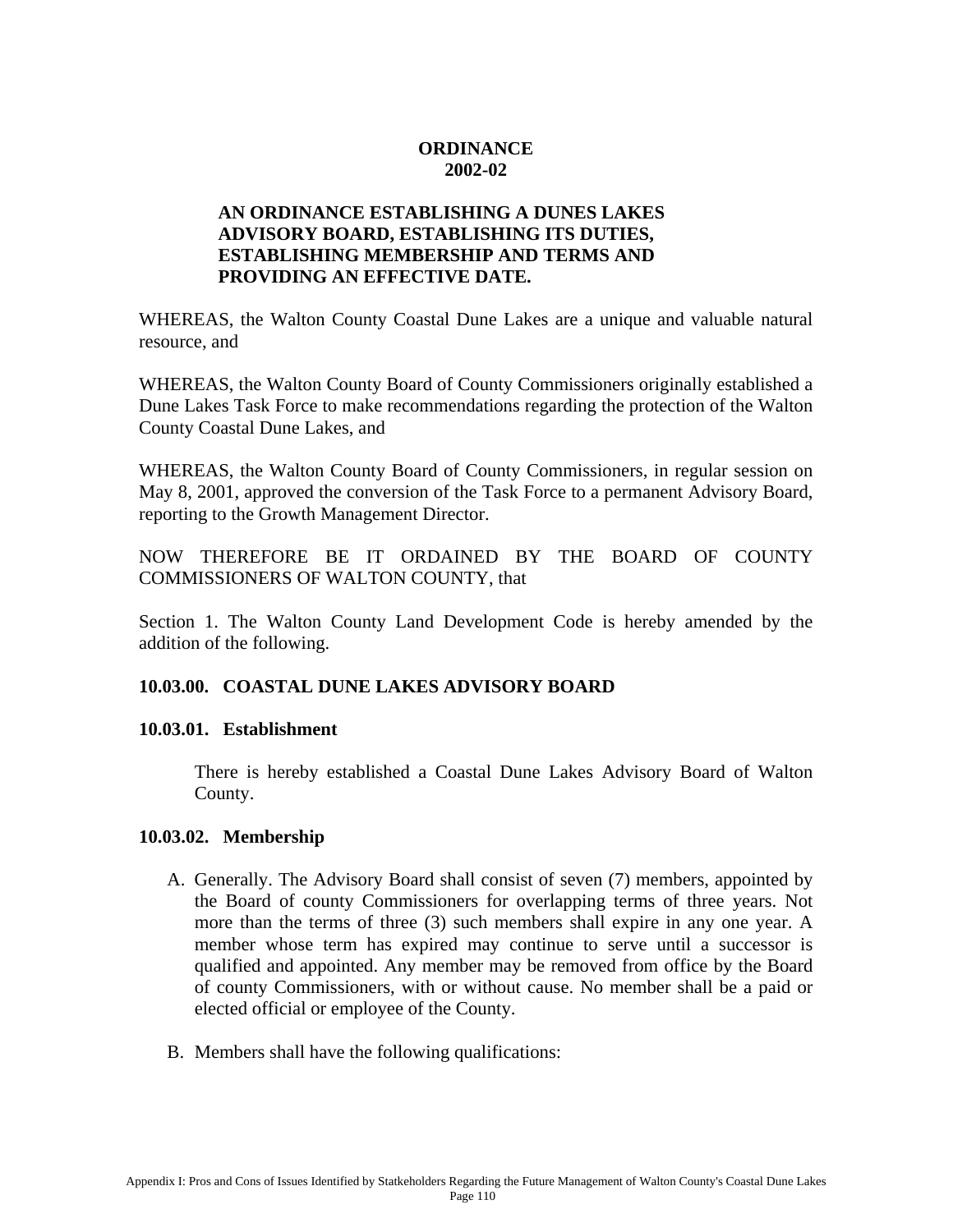Four (4) of the members shall be full time or part time residents of Walton county, residing within one-half mile of one of the Coastal Dune Lakes.

One (1) member shall be a full-time resident of Walton County, residing north of Choctawhatchee Bay.

Two (2) members shall be appointed at large.

At least three (3) of the above shall be individuals with special qualifications thru education, experience or history with the lakes that bring special knowledge, skills or abilities to the deliberations.

C. Ex Officio Members:

The Advisory Board may have as many as ten (10) non-voting ex officio members representing recognized citizens' groups, consultants under contract with the County and/or outside environmental agencies. The Advisory Board shall recommend these ex officio members to the Board of County Commissioners for appointment. The terms of ex officio members shall be for a two-year term.

D. Appointments:

Initial appointments shall be

Three (3) members for three (3) years, Two (2) members for two (2) years,

and Two (2) members for one (1) year.

Subsequent appointments and re-appointments shall be for three (3) years.

E. Vacancies:

Any vacancy in membership shall be filled by the Board of County Commissioners for the unexpired term. Such vacancy shall be filled within thirty (30) days after the vacancy occurs.

#### **10.03.03. Duties of the Advisory Board**

The duties of the Advisory Board shall be to monitor the coastal dune lakes and activities that effect the environmental conservation of the lakes that occur within the lake, within areas within the Coastal Dune Lake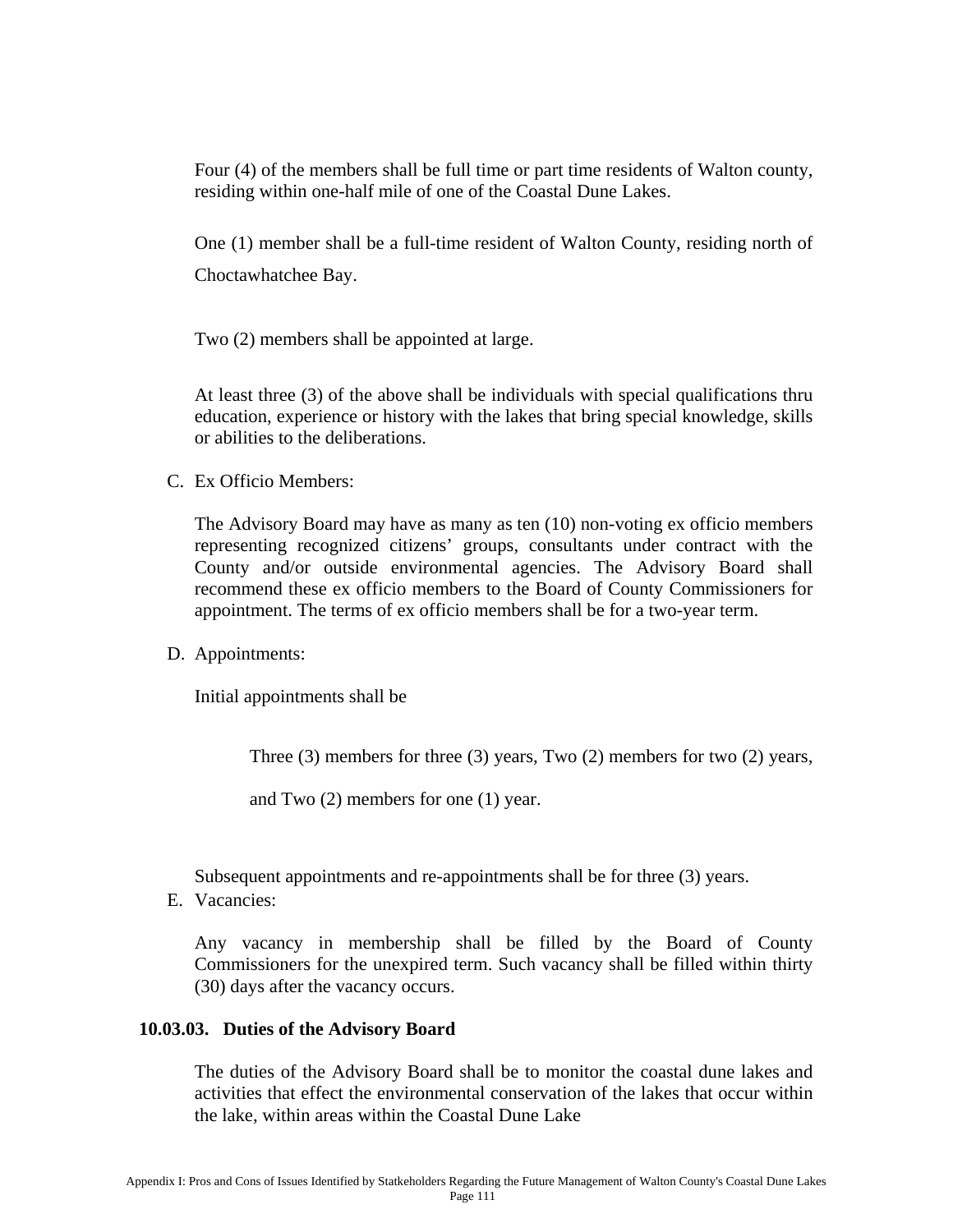Protection Zone and within areas of the watersheds of the coastal dune lakes.

The Advisory Board shall adopt a Mission Statement describing the mission of the Advisory Board and shall submit it to the Board of County Commissioners for approval. Amendments and/or revisions to the approved Mission Statement may be submitted to the Board of County Commissioners at such intervals as the Advisory Board may determine.

The Board of County Commissioners may modify the Mission Statement of the Advisory Board at will.

#### **10.03.04. Rules and Procedures**

- A. The Advisory Board shall elect a Chairman and a Vice-Chairman from within its membership.
- B. The Advisory Board shall elect a secretary who shall record the activities of the Board and prepare minutes of all meetings for transmittal to the Board of County Commissioners.
- C. A quorum shall be required for any meeting and a record of attendance and a record of all votes, by member's name shall be a part of the minutes.
- D. The Advisory Board may adopt such rules as they desire for the conduct of meeting.
- E. All recommendations that are to be made shall be made to the Board of County Commissioners, in writing, through the Growth Management Director. Prior to submittal to the Board of County Commissioners, the Growth Management Director, or his designee, shall prepare a report offering comments and recommendations to the Board of County Commissioners and transmit same to the Board of County Commissioners at the earliest convenient and proper meeting.
- F. All meetings of the Advisory Board shall be properly advertised and shall be subject to such open meetings laws as the State of Florida shall adopt. The advertisement shall include an agenda and no recommendation to the Board of County Commissioners shall be forwarded for any item that had not been on an advertised agenda.

Section 2. In accordance with 125.66, Florida Statutes, a certified copy of this ordinance shall be filed with the Department of State by the Clerk of the Board of County Commissioners within ten (10) days after enactment by said Board and